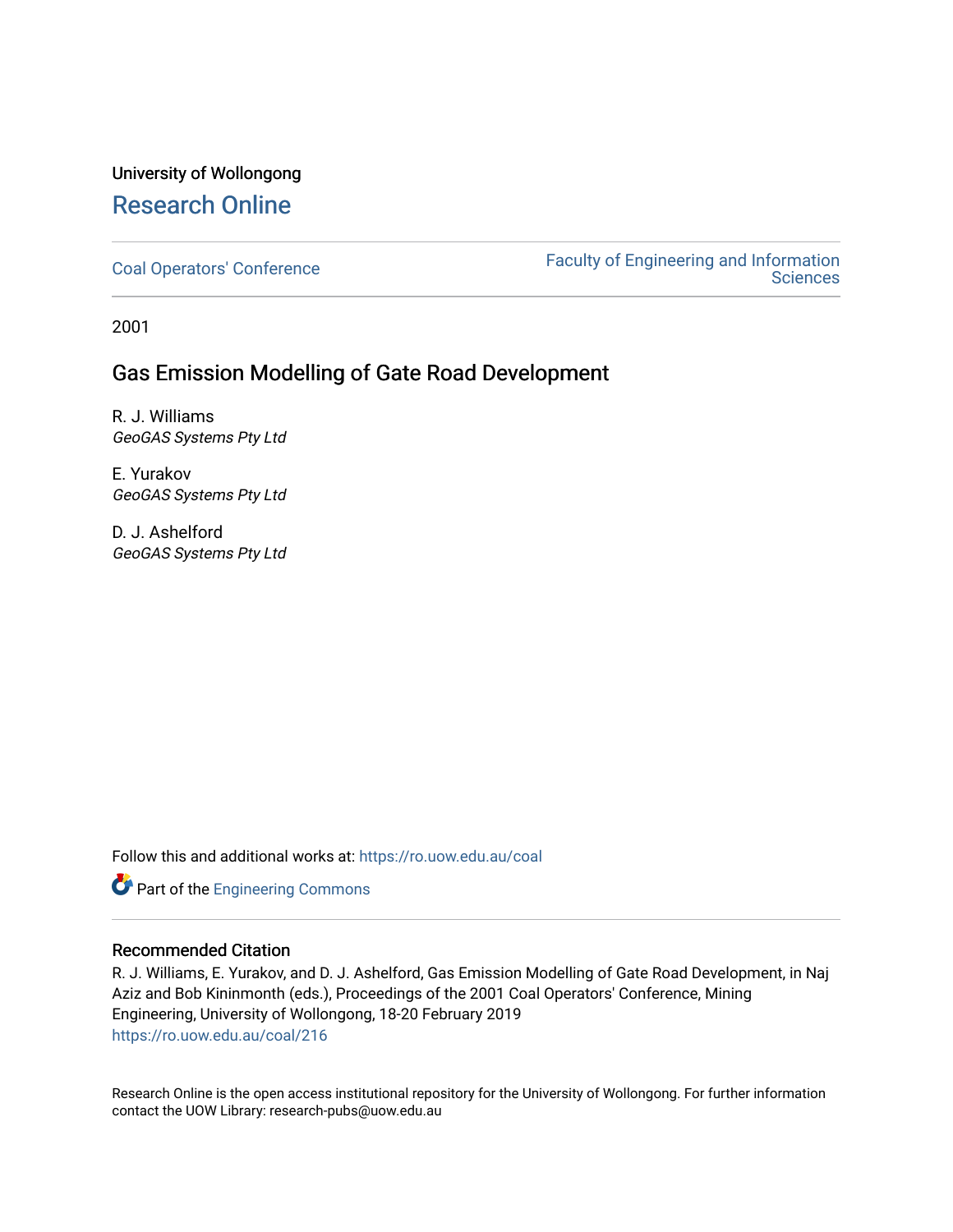# **GAS EMISSIONS MODELLING OF GATE ROAD DEVELOPMENT**

# **BY RJ WILLIAMS, E YURAKOV AND DJ ASHELFORD**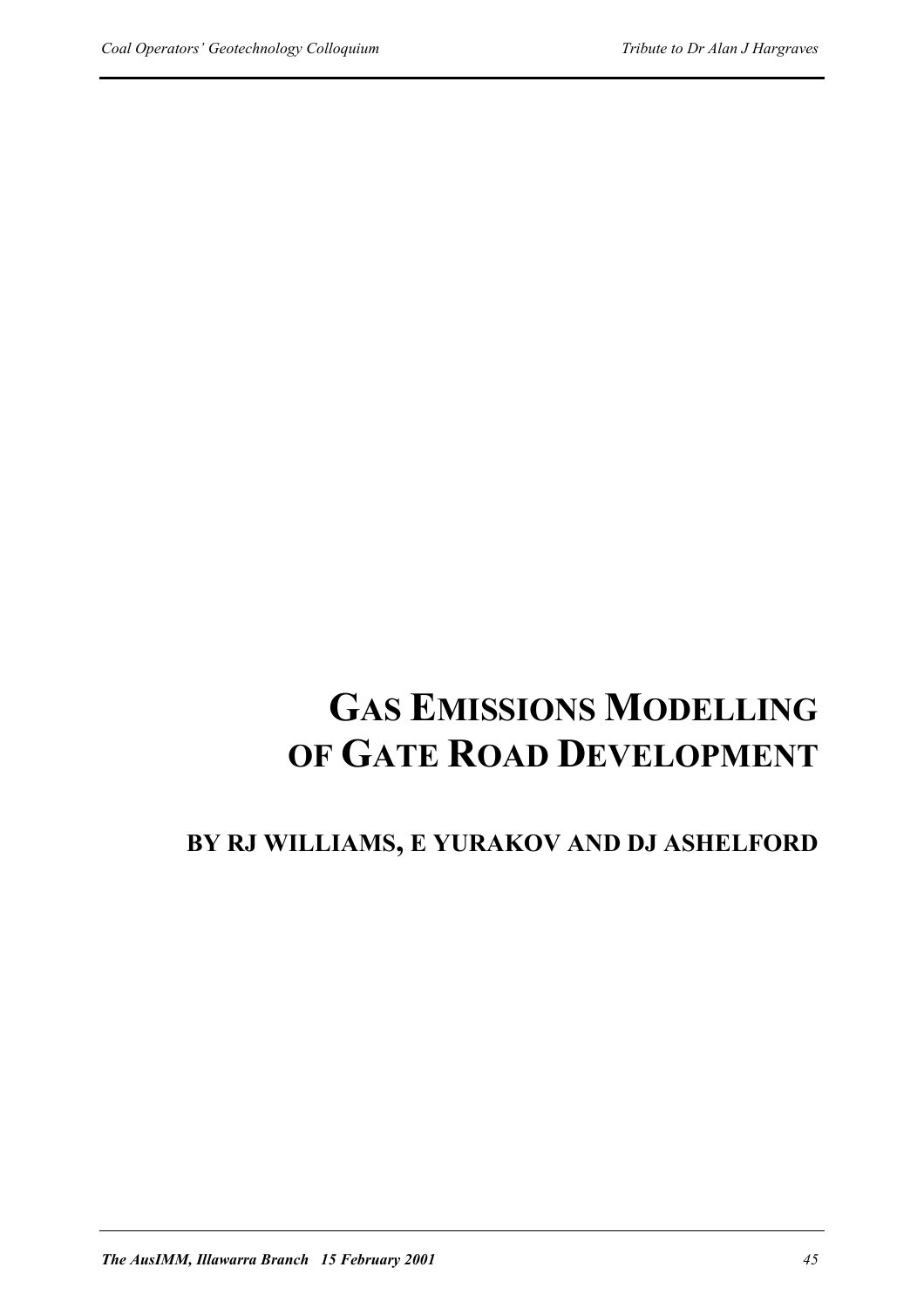# **GAS EMISSION MODELLING OF GATE ROAD DEVELOPMENT**

# **R J Williams, E Yurakov and D J Ashelford**

Managing Director, Senior Gas Reservoir Engineer, Mining Engineer GeoGAS Systems Pty Ltd, 139 Kembla St, Wollongong, NSW 2500

ABSTRACT: This paper covers the modelling of gas emission during gate road development. Complexities related to the range of gas reservoir and mining data are briefly described. The rib emission response to initial gas reservoir parameters is defined using the SIMED II gas reservoir simulator. The rib emission decay curves are then used in an interactive EXCEL spreadsheet model that takes additional account of mining and ventilation parameters. It is an attempt at bringing to planners and mine operators an interactive tool that incorporates the important parameters and options.

SIMED's strengths lie in it's ability to:

- quickly convey a message that facilitates action toward improved ventilation and/or gas drainage design and implementation.
- contain all the important gas reservoir and mining parameters within a manageable package.

## **INTRODUCTION**

The sensitivity of mining to gas emission is rising, with planned production rates in excess of 6 million tonnes per annum, increasing gate road lengths  $(> 4 \text{ km})$ , wider longwall faces (to 350 m), thick seam mining and higher gas content coal. For long gate roads, supplying sufficient air to support auxiliary fans can be problematic, and is particularly sensitive to the number and quality of cut through seals. The added leakage from shorter cut through spacings (e.g. 60 m) in support of place changing can be significant. This burden is increased where intake bleed air is required for cooling conveyor belt tripper drives.

A high gas environment may not be able to support large capacity auxiliary fans given the limitations on intake/return pressures and air loss due to leakage through stoppings. Limitations in the ability to supply face air quantities through long gate roads and associated leakage result in gas drainage being required sooner than would be the case for shorter gate roads.

From a mine planning point of view, the following information is required:

- Intake gas concentration at the start of the hazardous zone
- Gas concentration in the face area
- Gas concentration in the return at the beginning of the panel
- Intake/return ventilating pressure difference at the start of the panel
- The quantity of air entering the panel that will meet the requirements for auxiliary ventilation and gas dilution.

In addressing these requirements, both gas reservoir and mining parameters need to be considered. This paper broadly outlines GeoGAS's approach to gate road gas emission modelling for assessment and control.

## **PARAMETERS TO BE CONSIDERED**

The rate of gas emission into a mine roadway is initially dependent upon the following main, gas reservoir characteristics:

- Measured gas content (Qm) at reservoir temperature
- Gas desorption rate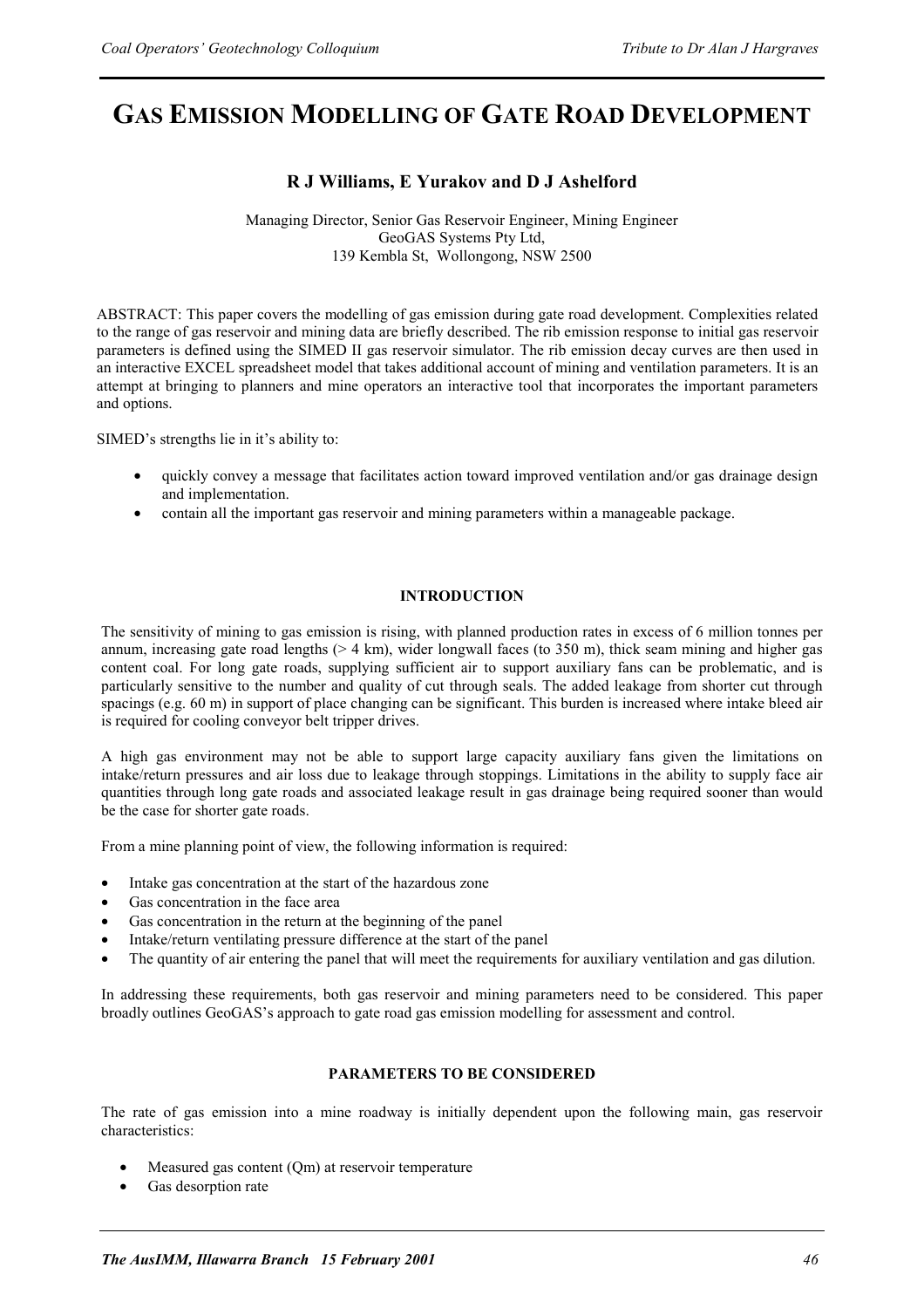- Gas composition
- Gas sorption capacity at reservoir temperature
- Seam thickness and mineral matter (ash/density)
- Permeability (including directional) and relative permeability
- Pore pressure
- Coal porosity and compressibility

These parameters and their measurement are described in Williams, Casey and Yurakov (2000).

Gas reservoir characteristics in the Sydney and Bowen Basins can be highly contrasting. Where seams dip significantly (Bowen Basin, Hunter Valley), mining is conducted in a rapidly changing gas environment. Normally, permeability decreases with depth while gas content increases. These depth gradients can vary considerably (Figs. 1 and 2), even between adjacent areas from the same coal seam.



**Fig. 1 Example Actual Gas Content Gradients** 



**Fig. 2 Example Actual Permeability Gradients**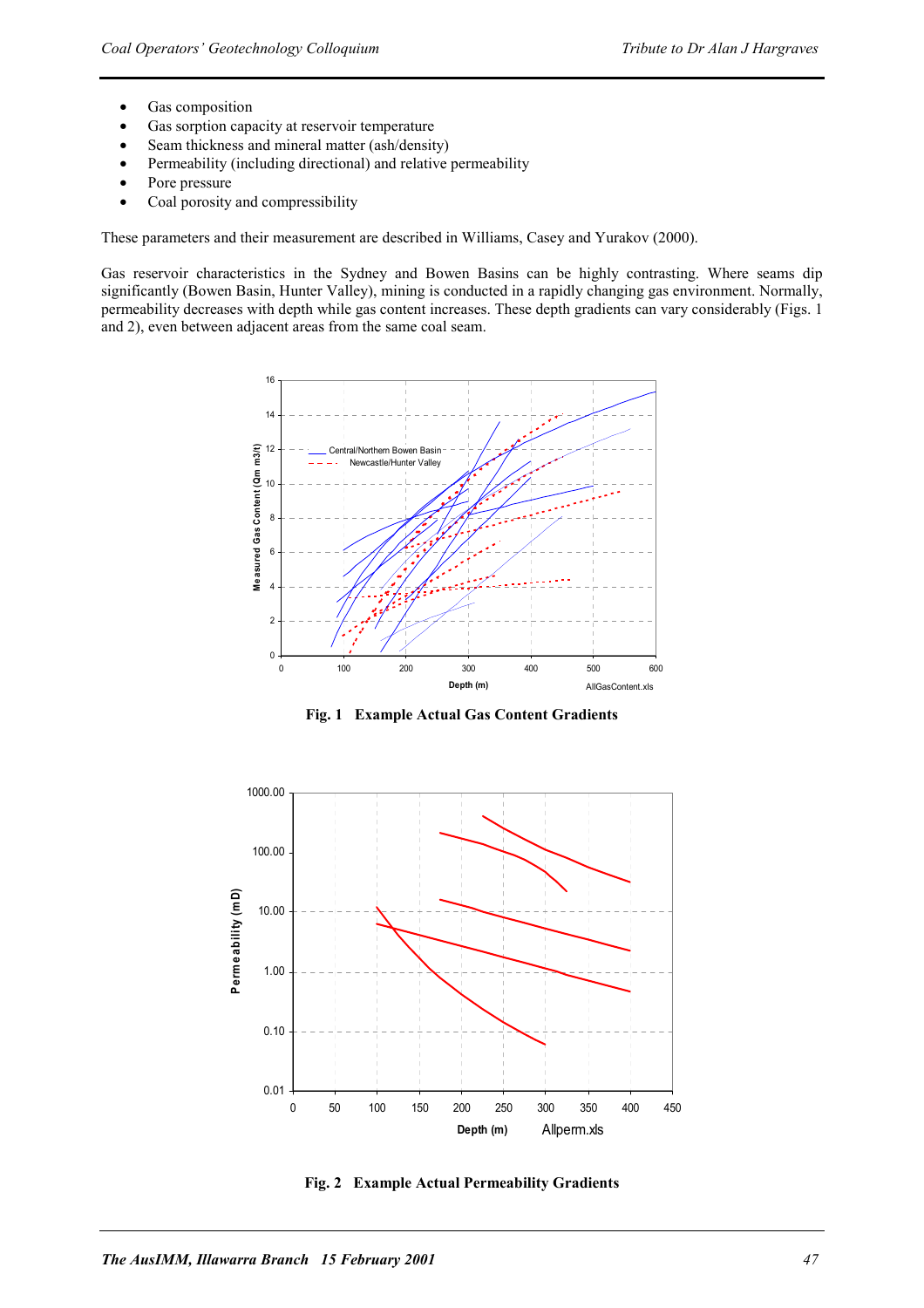Creation of the mine opening results in reduction in pore pressure, gas desorption and migration of gas toward and into the mine roadway. The rate of gas emission is dependent upon the above gas reservoir parameters, including the geometry of the mine roadways and their proximity to one another. The SIMED II gas reservoir simulator is used to define the time dependent rib emission decay curves.

SIMED II is a two phase (gas and water), three-dimensional, multi gas component (i.e.  $CO_2$ ,  $CH_4$  N<sub>2</sub> etc) with simultaneous modelling capabilities, single or dual porosity reservoir simulator. The dual porosity capability is used for coal seams, simulating the slow, concentration gradient driven, desorption from the coal matrix, and the pressure gradient flow of gas through the fracture network.

Gas content alone is a poor indicator of likely gas emission. The combined effect of permeability, gas content and seam thickness require gas reservoir modelling to define the emission outcome. Gas emissions (rib emission) can be just as high at low gas contents (e.g. 3  $m^3/t$ ) as at high gas contents (e.g. 15  $m^3/t$ ), with the reduced gas content compensated by higher permeability and thicker coal environments (Fig. 3).

The rib emission decay curves importantly define the rate at which gas will be emitted into a roadway, according to its age. The effect of varying the rate of mining (panel advance) is readily calculated from the decay curves. The result is still not realistic, requiring the inclusion of ventilation parameters and related geometry. Mining related parameters are:

- Number of headings (two or three)
- Panel length
- Geometry of the excavation (height, width, number of roadways, pillar width and length)
- Rate of panel advance
- Air quantity supplied to the start of the panel
- Roadway friction factors
- Stopping resistance

The last three factors determine the amount of air that will be supplied to the last open cut through.

Emission in the face area combines rib emission (according to the rib emission decline curves), with emission from cut coal. It is a snap shot of mining just prior to the cut through holing, at a time when the auxiliary fans are at their highest duty. The emission from cut coal is dictated by desorption rate characteristics of the coal, adjusted for lump size. Mining related parameters are:

- Face cutting rate
- Time for cut coal in the face area
- Mean cut coal lump size
- Pillar width
- Roadway drivage rate
- Shifts per day mining
- Days per week mining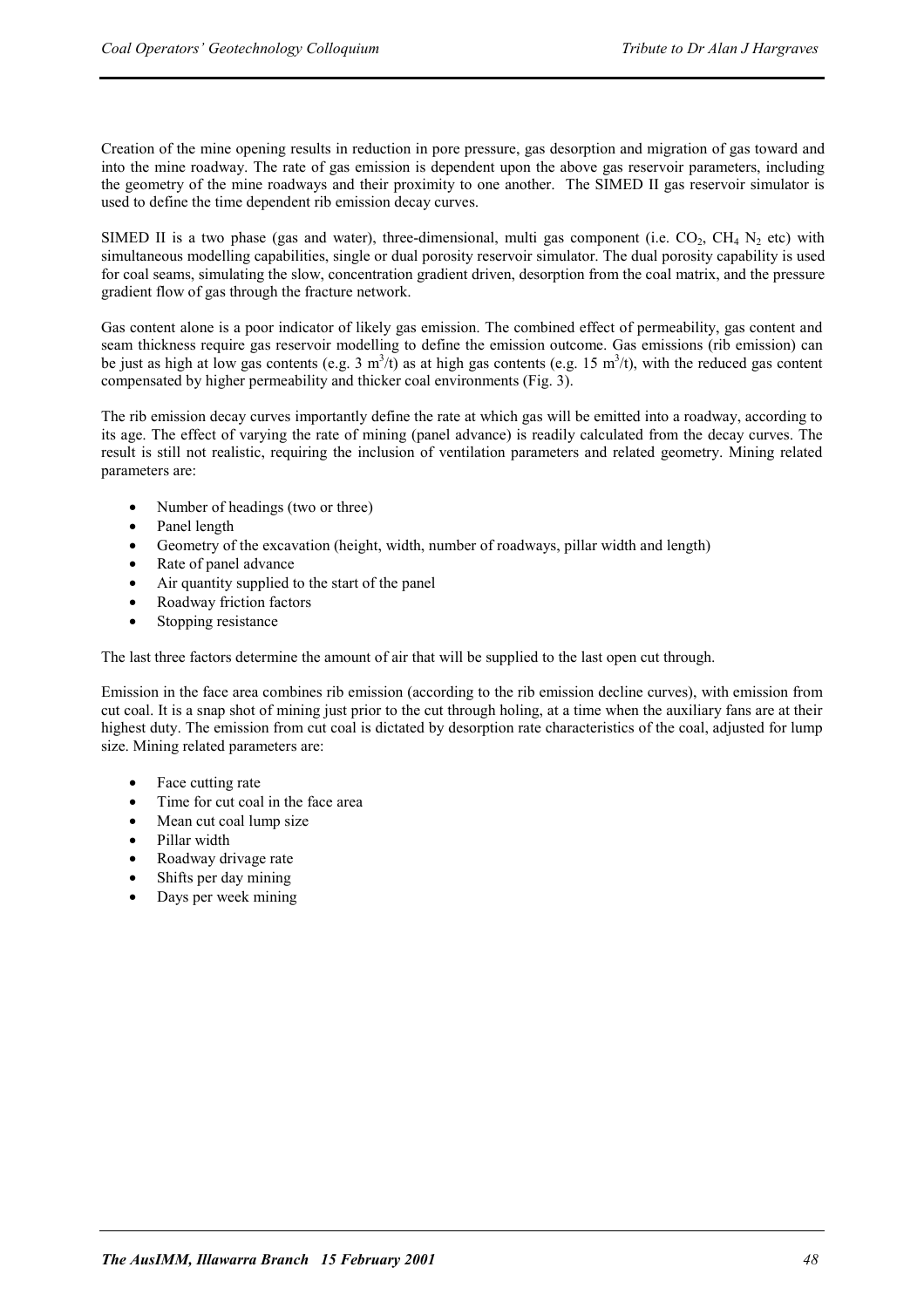

 **Fig. 3 Rib Emission Decay Curves Showing Compensating Effects Between Gas Content, Permeability and Seam Thickness** 

#### **THE MODEL**

SIMED II uses fundamental numerical modelling to generate the rib emission decline curves. That achieved, the curves in themselves are still of little direct use to mining. An EXCEL spreadsheet model incorporates the SIMED derived rib emission curves and adds the effect of ventilation related parameters, mining rate, number of headings, face gas emission. With so many options and variables to be appraised, the EXCEL model has been designed for interactive use by mine personnel.

There are always varying degrees of uncertainty in the data. Provision is made to account for this by providing "High", "Mean" and "Low" emission options that apply to rib emission decay curves, reflecting combinations of gas reservoir parameters modelled by SIMED. A more rigorous account of uncertainty can be done by using probability modelling within the EXCEL spreadsheet (e.g. using the EXCEL add on package "@RISK").

The greatest amount of time and care is usually required in specifying parameters for SIMED modelling. A common situation is a gate road developing down dip, with changing gas content, seam thickness, permeability, pore pressure and gas desorption rate. Along the line of the intended gate road, these parameters are graphed (example Fig. 4). To make the SIMED modelling work manageable, the gate road is divided into regions where the gas reservoir parameters have been averaged. For the case in Fig. 4, three regions have been defined.

The resulting rib emission decay curves for each region's set of gas reservoir parameters are incorporated into the EXCEL model. The model can chart the gas emission as the panel is developed. When development passes from one region to another (e.g. from Region A to Region B in Fig. 4), a different set of rib emission decay curves is invoked.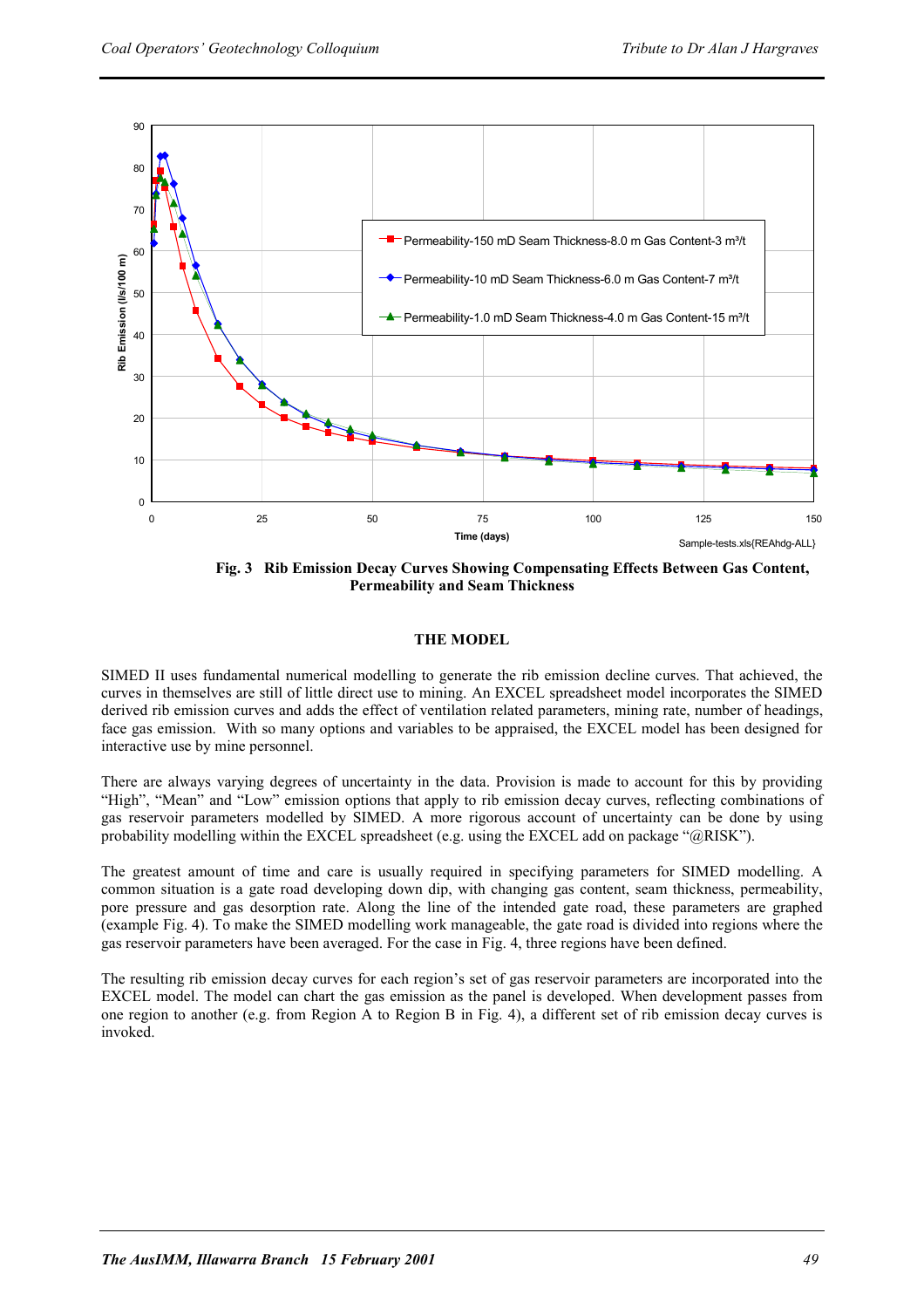

**Fig. 4 Example Gas Reservoir Parameter Profile Along an Intended Gate Road** 

The main input and output work-sheet ("Emission" Fig. 5) shows a range of results including gas emission, gas concentration and ventilation quantities at preset locations specific to planning and statutory requirements, according to the options selected and values used. In this example, the emission decline curves used in the third region are for coal predrained to  $4 \text{ m}^3$ /t.



**Fig. 5 Example of Interactive Worksheet "EXCEL" Model**